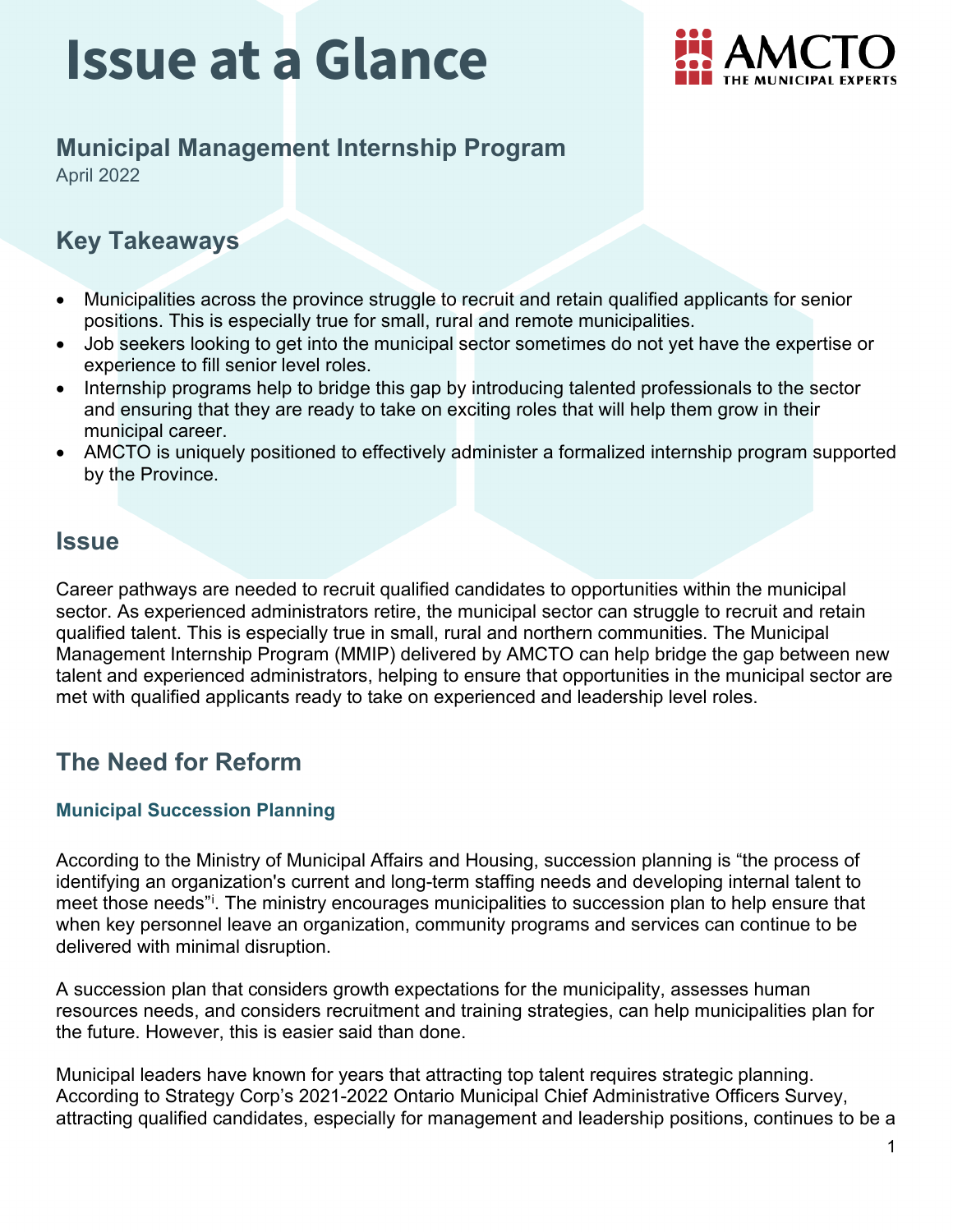

challenge.<sup>[ii](#page-3-1)</sup> While there are many factors that affect this, there are limited ways for candidates to understand the intricacies of municipal senior-level positions and advance their careers without direct experience working in a municipality. As a result, often the most qualified applicants for municipal senior roles are those doing the same roles in other municipalities already, creating a limited pool of talent and increased lateral moves throughout the sector. For small, rural, and remote municipalities, this can severely impact their ability to not only recruit new talent, but to retain existing talent when other advancement opportunities are available in larger communities and organizations.

According to our most recent 2021 AMCTO State of the Membership Survey findings, 37% of AMCTO members are planning to retire in the next 5-10 years. As more municipal staff retire, ample opportunities for leadership positions become available. However, municipalities' succession planning will continue to be hindered by a lack of candidates with leadership-level municipal experience. An internship program focused on building these necessary skills would help to bridge this gap.

#### **Legacy of AMCTO's internship Program**

For several years, AMCTO delivered a successful Municipal Management Internship Program (MMIP) in partnership with the Province. The program was developed to attract talented young or transitioning professionals into careers in municipal management to support municipalities in the process of management capacity building and succession planning. Unfortunately, the Provincial government cut funding to the program in 2015.

The MMIP was highly effective. Between 2008 and 2015, over 80 interns were placed for year-long opportunities across the province. The program delivered a boost in regional talent with alumni now representing a driving force in today's local government sector. Many program graduates are now leaders in the municipal sector and in their communities. After 2015, 72% of interns held leadership roles within rural and northern communities and interns covered over 25% of Ontario's 444 municipalities.<sup>[iii](#page-3-2)</sup> The MMIP brought profile to municipal governments encouraging new and recent graduates to look to local government, with its diverse range of positions, as a promising career choice.

#### **Benefits of a Centralized Program Administered by AMCTO**

Some municipalities across the province offer their own internship programs and/or other opportunities for new talent such as co-op placements or summer student contracts. Several municipalities have also been able to hire one-time interns with support from the provincial government.[iv](#page-3-3)

While these opportunities can undoubtedly be beneficial for supporting organizations, many smaller municipalities do not have the in-house expertise, staff time or budget to run a long-term program. A program with a multi-year commitment allows municipalities to plan for the future and integrate participation in an internship program into their existing strategic plans.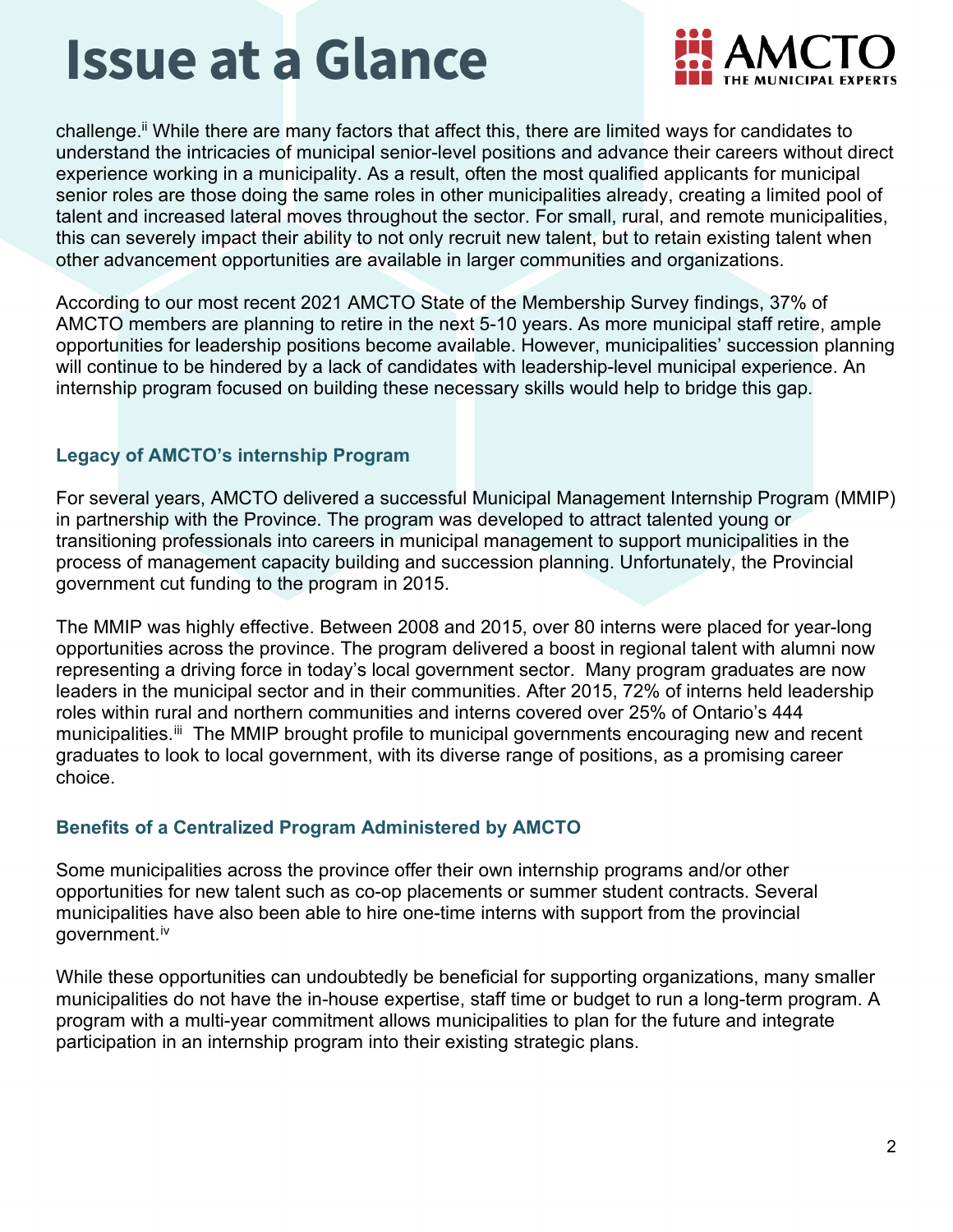

A centralized program is cost-effective. With shared recruitment processes and resources, municipalities can focus on ensuring interns have a successful and fulsome experience without spending as much time on program administration.

Predictable funding for long-term internship programs also creates an alumni network. This allows for further mentorship opportunities beyond a formalized program while also serving to build a program's prestige. Interns can also use this type of network connect with each other throughout the duration of a formalized program to build their own professional contacts beyond the scope of their internship placements.

As an association, we know our membership and their needs. AMCTO has established relationships with post-secondary institutions, including those that focus on municipal public policy and administration. Through AMCTO education and professional development programs, municipal professionals are provided with the foundational skills and knowledge they need to grow their careers in the sector, and through our mentorship program, AMCTO members can learn one-on-one from each other. With this 80+ year history and our proven track record of administering a successful municipal internship program, AMCTO is uniquely positioned to ensure talent entering the municipal sector is ready to take on leadership roles.

#### **Lessons from Other Jurisdictions**

There are many examples of public sector internship programs and programs aimed at recruiting new talent to careers in public service. This section provides three examples of public sector programs designed to graduate participants ready to take-on meaningful careers in the public service. All three programs are targeted at recent graduates and have a centralized recruitment process supporting placements in various organizations.

The Government of Canada has several opportunities for recent graduates both through centralized programs and within specific departments and agencies. Their [Advanced Policy Analyst Program](https://www.csps-efpc.gc.ca/catalogue/programs/apap-eng.aspx) offers recent master's level graduates a three-year program with placements across the three central agencies and a line department. Participants have access to mentorship and formal training as well as exposure to a variety of policy areas and policy-making and the overall functioning of government. Upon successful completion of the first two years of the program, participants are placed in their sponsoring department. Recruitment is coordinated by Finance Canada on behalf of participating organizations.

While the Government of Ontario no longer supports the MMIP, it does administer the [Ontario](https://www.internship.gov.on.ca/mbs/sdb/intern.nsf/lkpwebcontent/epublishedhome)  [Internship Program,](https://www.internship.gov.on.ca/mbs/sdb/intern.nsf/lkpwebcontent/epublishedhome) a paid development opportunity to grow talent within the Ontario public service. Applicants can choose from seven streams and successful candidates are offered one-year placements with a provincial ministry or agency. In addition to hands-on experience, interns are offered mentorship and formal training opportunities to help achieve their professional goals. Approximately 94% of program interns secure employment immediately following the program, and 60% choose to stay in the Ontario public ser[v](#page-3-4)ice five years after completing the program. $v$ 

The Government of Alberta administers an 18-month intensive [Municipal Internship Program](https://www.alberta.ca/municipal-internship-program.aspx) for recent post-secondary graduates to gain first-hand practical experience and training in municipal